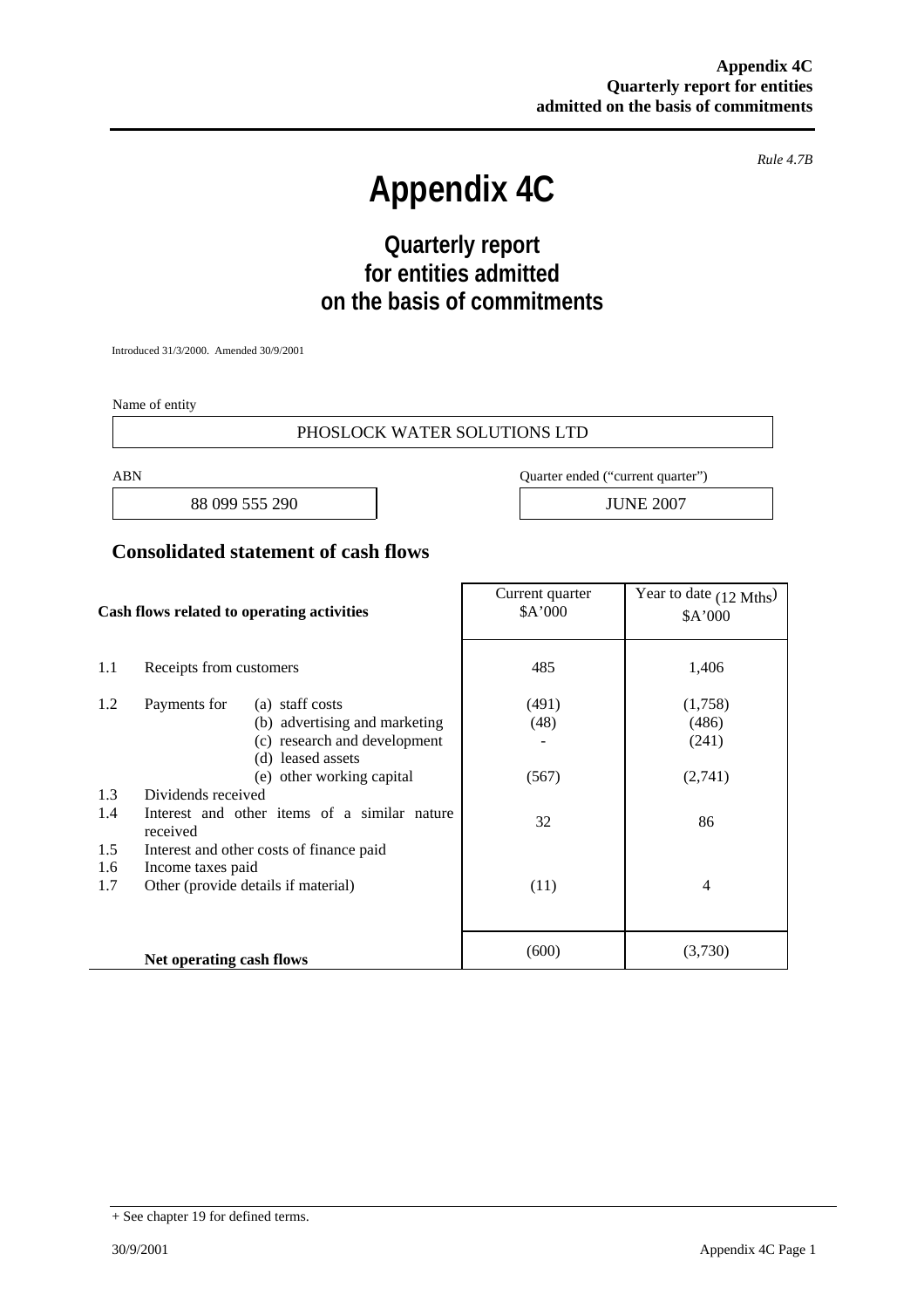|                              |                                                                                                                                                                                                                                   | Current quarter<br>\$A'000 | Year to date (12 Mths)<br>\$A'000 |
|------------------------------|-----------------------------------------------------------------------------------------------------------------------------------------------------------------------------------------------------------------------------------|----------------------------|-----------------------------------|
| 1.8                          | Net operating cash flows (carried forward)                                                                                                                                                                                        | (600)                      | (3,730)                           |
| 1.9                          | Cash flows related to investing activities<br>Payment for acquisition of:<br>(a) businesses (item 5)<br>(b) equity investments<br>(c) intellectual property<br>(d) physical non-current assets<br>other non-current assets<br>(e) | (57)<br>(34)               | (147)<br>(294)                    |
| 1.10                         | Proceeds from disposal of:<br>(a) businesses (item 5)<br>(b) equity investments<br>(c) intellectual property<br>(d) physical non-current assets<br>(e) other non-current assets                                                   | 7                          | 419                               |
| 1.11<br>1.12<br>1.13         | Loans to other entities<br>Loans repaid by other entities<br>Other (provide details if material)                                                                                                                                  |                            |                                   |
|                              | Net investing cash flows                                                                                                                                                                                                          | (84)                       | (22)                              |
| 1.14                         | Total operating and investing cash flows                                                                                                                                                                                          | (684)                      | (3,752)                           |
| 1.15<br>1.16<br>1.17<br>1.18 | Cash flows related to financing activities<br>Proceeds from issues of shares, options, etc.<br>Proceeds from sale of forfeited shares<br>Proceeds from borrowings<br>Repayment of borrowings                                      | 222                        | 4,033                             |
| 1.19<br>1.20                 | Dividends paid<br>Other – Capital raising costs                                                                                                                                                                                   | (8)                        | (146)                             |
|                              | Net financing cash flows                                                                                                                                                                                                          | 214                        | 3,887                             |
|                              | Net increase (decrease) in cash held                                                                                                                                                                                              | (470)                      | 135                               |
| 1.21<br>1.22                 | Cash at beginning of quarter/year to date<br>Exchange rate adjustments                                                                                                                                                            | 2,679<br>(27)              | 2078<br>(31)                      |
| 1.23                         | Cash at end of quarter                                                                                                                                                                                                            | 2,182                      | 2,182                             |

<sup>+</sup> See chapter 19 for defined terms.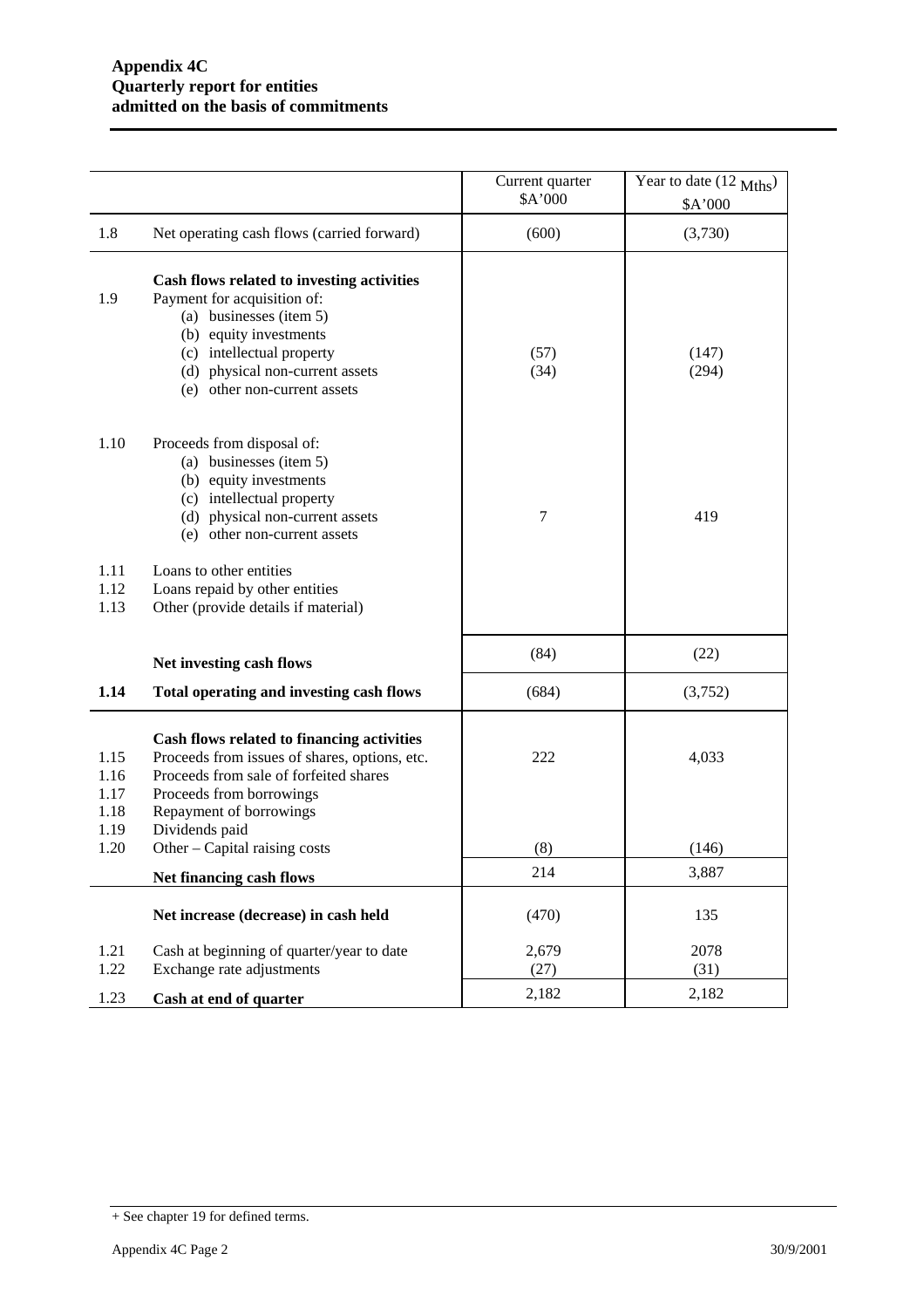## **Payments to directors of the entity and associates of the directors Payments to related entities of the entity and associates of the related entities**

|      |                                                                  | Current quarter<br>\$A'000 |
|------|------------------------------------------------------------------|----------------------------|
| 1.24 | Aggregate amount of payments to the parties included in item 1.2 | 114                        |
| 1.25 | Aggregate amount of loans to the parties included in item 1.11   |                            |
| 1.26 | Explanation necessary for an understanding of the transactions   |                            |

During the period \$68,750 was paid as Executive Director salaries and \$45,625 paid as Directors fees

### **Non-cash financing and investing activities**

- 2.1 Details of financing and investing transactions which have had a material effect on consolidated assets and liabilities but did not involve cash flows
- 2.2 Details of outlays made by other entities to establish or increase their share in businesses in which the reporting entity has an interest

### **Financing facilities available**

*Add notes as necessary for an understanding of the position. (See AASB 1026 paragraph 12.2).* 

|    |                             | Amount available<br>A'000 | Amount used<br>\$A'000 |
|----|-----------------------------|---------------------------|------------------------|
|    | Loan facilities             |                           | -                      |
| 32 | Credit standby arrangements |                           | -                      |

<sup>+</sup> See chapter 19 for defined terms.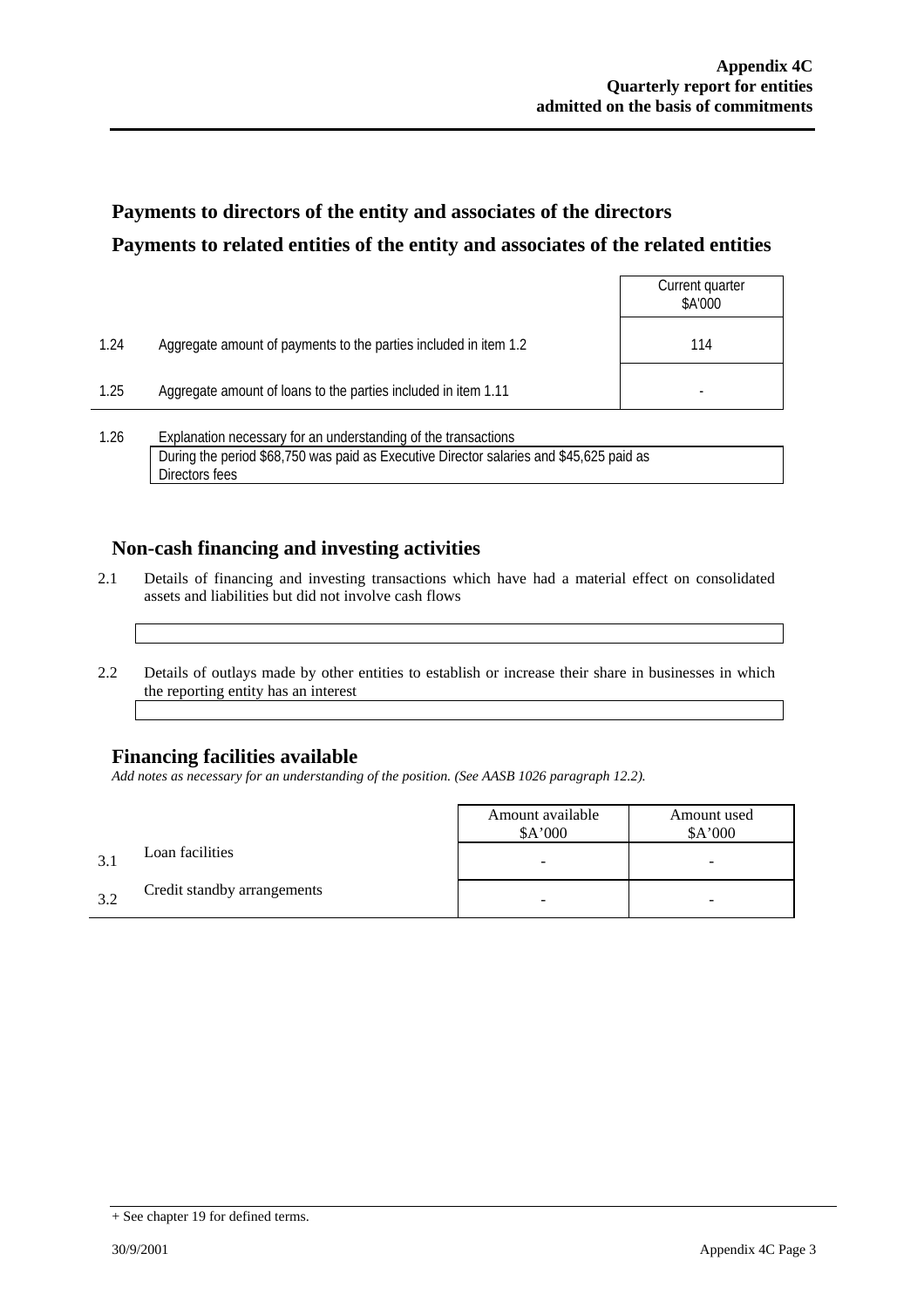### **Reconciliation of cash**

| Reconciliation of cash at the end of the quarter (as<br>shown in the consolidated statement of cash flows) to<br>the related items in the accounts is as follows. |                                                  | Current quarter<br>A'000 | Previous quarter<br>A'000 |
|-------------------------------------------------------------------------------------------------------------------------------------------------------------------|--------------------------------------------------|--------------------------|---------------------------|
| 4.1                                                                                                                                                               | Cash on hand and at bank                         | 2,088                    | 2,613                     |
| 4.2                                                                                                                                                               | Deposits at call                                 |                          |                           |
| 4.3                                                                                                                                                               | Bank overdraft                                   |                          |                           |
| 4.4                                                                                                                                                               | Other $-$ Term deposit                           | 94                       | 66                        |
|                                                                                                                                                                   | <b>Total: cash at end of quarter</b> (item 1.23) | 2,182                    | 2.679                     |

Acquisitions and disposals of business entities

|     |                                              | Acquisitions<br>$(Item\ 1.9(a))$ | Disposals<br>$(Item\ 1.10(a))$ |
|-----|----------------------------------------------|----------------------------------|--------------------------------|
| 5.1 | Name of entity                               |                                  |                                |
| 5.2 | Place of incorporation<br>or registration    |                                  |                                |
| 5.3 | Consideration for<br>acquisition or disposal |                                  |                                |
| 5.4 | Total net assets                             |                                  |                                |
| 5.5 | Nature of business                           |                                  |                                |
|     |                                              |                                  |                                |

<sup>+</sup> See chapter 19 for defined terms.